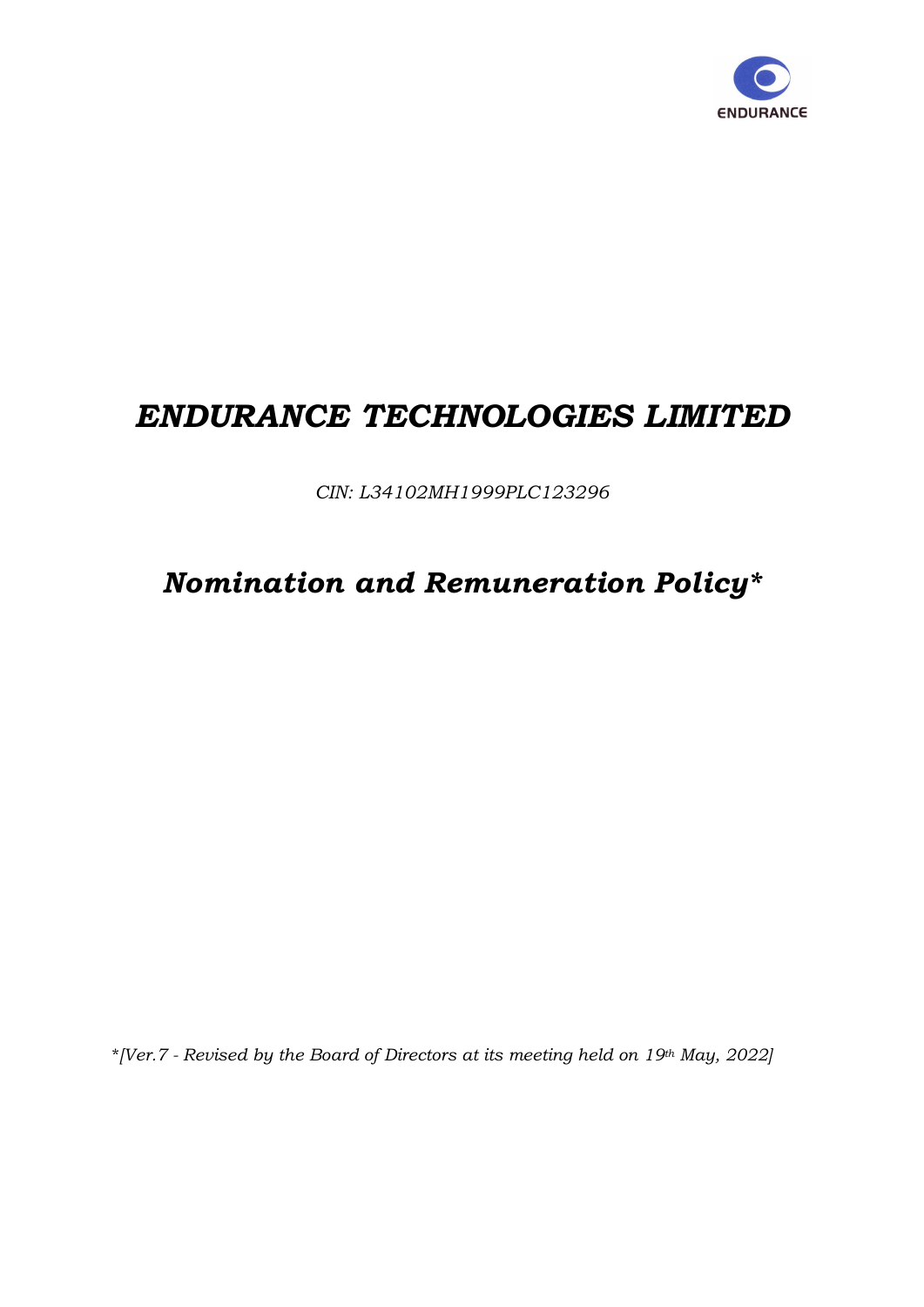

| Sr. No. | <b>Title</b>                                                                                     | Page nos.               |
|---------|--------------------------------------------------------------------------------------------------|-------------------------|
| I.      | <b>Background</b>                                                                                | $\mathbf{1}$            |
| II.     | Objective                                                                                        | $\mathbf{1}$            |
| III.    | Requirement under Companies Act, 2013                                                            | $\mathbf{1}$            |
| IV.     | <b>Definitions</b>                                                                               | $\mathbf{1}$            |
| V.      | <b>Nomination</b>                                                                                |                         |
| 1.      | Appointment                                                                                      | $\mathbf{2}$            |
| 2.      | Criteria for appointment                                                                         | $\mathbf{2}$            |
| 3.      | Letter of appointment                                                                            | 3                       |
| 4.      | <b>Succession Planning</b>                                                                       | $\overline{\mathbf{3}}$ |
| 5.      | Cessation of engagement                                                                          | 3                       |
| 6.      | Term/Tenure                                                                                      | 4                       |
| VI.     | Remuneration                                                                                     |                         |
| 1.      | <b>Directors</b>                                                                                 | 4                       |
| 2.      | Key Management Personnel (other than Managing and<br>Whole-Time Directors) and Senior Management | 5                       |
| VII.    | <b>Evaluation</b>                                                                                | 6                       |
| VIII.   | <b>Board diversity</b>                                                                           | $\overline{\mathbf{7}}$ |
| IX.     | <b>Authority</b>                                                                                 | 8                       |
| X.      | Review and Amendments to the Policy                                                              | 8                       |
| XI.     | <b>Disclosure</b>                                                                                | 8                       |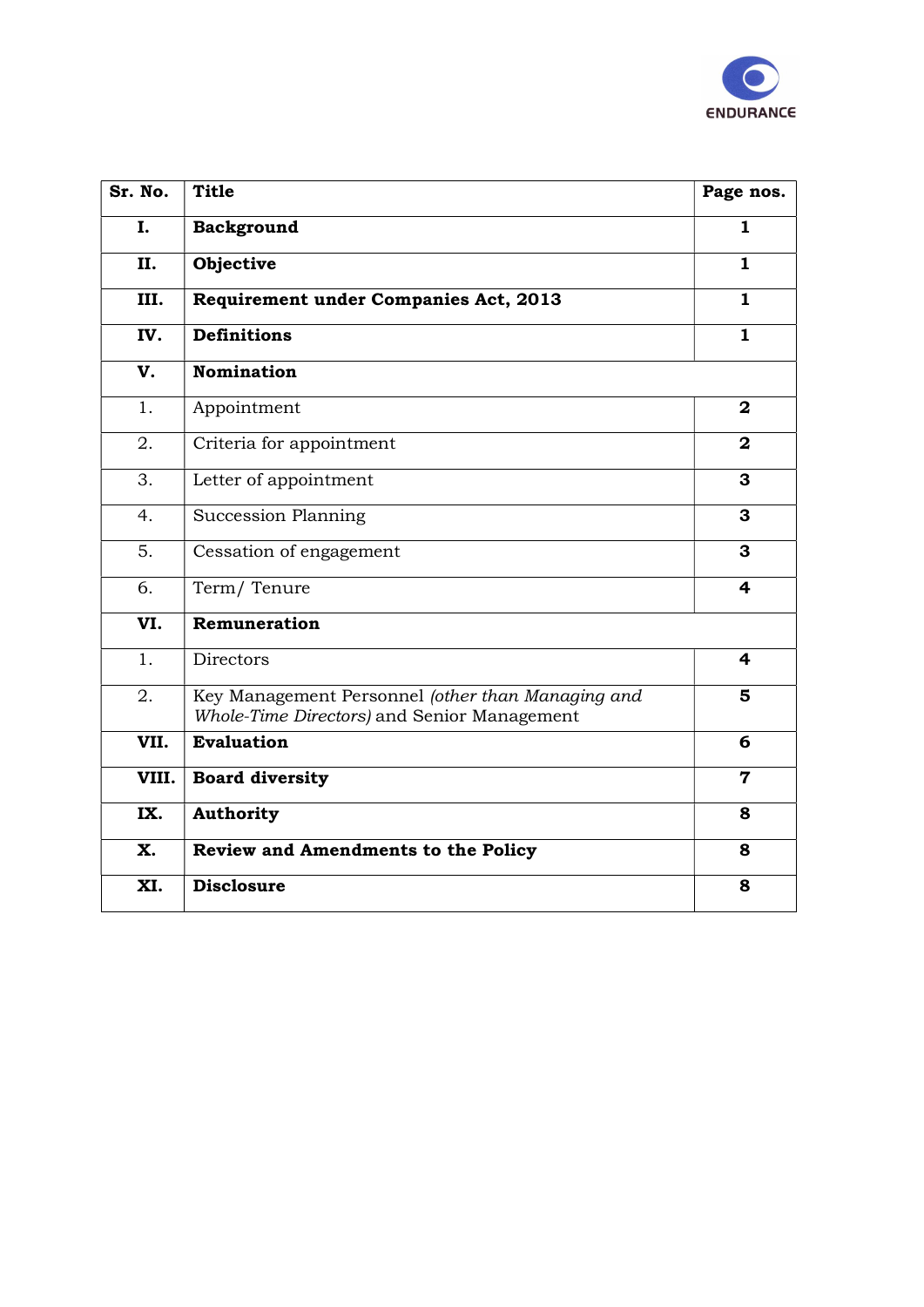

# I. Background

The Companies Act, 2013 (the "Act") read with Rules thereunder and the SEBI (Listing Obligations and Disclosure Requirements) Regulations, 2015 (the "LODR Regulations") makes it mandatory for listed and public companies to constitute a Nomination and Remuneration Committee. The Committee is responsible for formulating a policy which documents a mechanism for appointment, cessation, evaluation and remuneration of the following:

- 1. Directors,
- 2. Key Managerial Personnel (KMP),
- 3. Senior Management Personnel.

Accordingly, in terms of Sections 178 of the Act and Regulation 19 of the LODR Regulations, the Board has constituted a Nomination and Remuneration Committee.

# II. Objective

The primary objective of this policy is to provide guidelines and lay down the principles for:

- i. formulating the criteria for determining qualifications, positive attributes and independence of a director for the purpose of appointment on the Board of the Company;
- ii. determining remuneration for Directors, Key Managerial Personnel and Senior Management Personnel to ensure:
	- (a) that the level and composition of remuneration is reasonable and sufficient to attract high quality professionals, retain and motivate them for effective management the business;
	- (b) remuneration is performance linked and meets appropriate performance benchmarks; and
	- (c) judicious balance between fixed and variable pay to ensure that short and long-term performance objectives are aligned to the working of the Company and its goals.
- iii. Evaluating performance of Board, as a whole, Committees and individual directors.

Frequency of meetings – The Nomination and Remuneration Committee shall meet at least once in a year.

# III. Requirement under the Act and the LODR Regulations

This Policy has been formulated in compliance with the terms of Section 178 of the Act and Regulation 19 of the LODR Regulations.

# IV. Definitions

'Act' means Companies Act, 2013 and rules thereunder, as amended from time to time.

'Board' means Board of directors of the Company.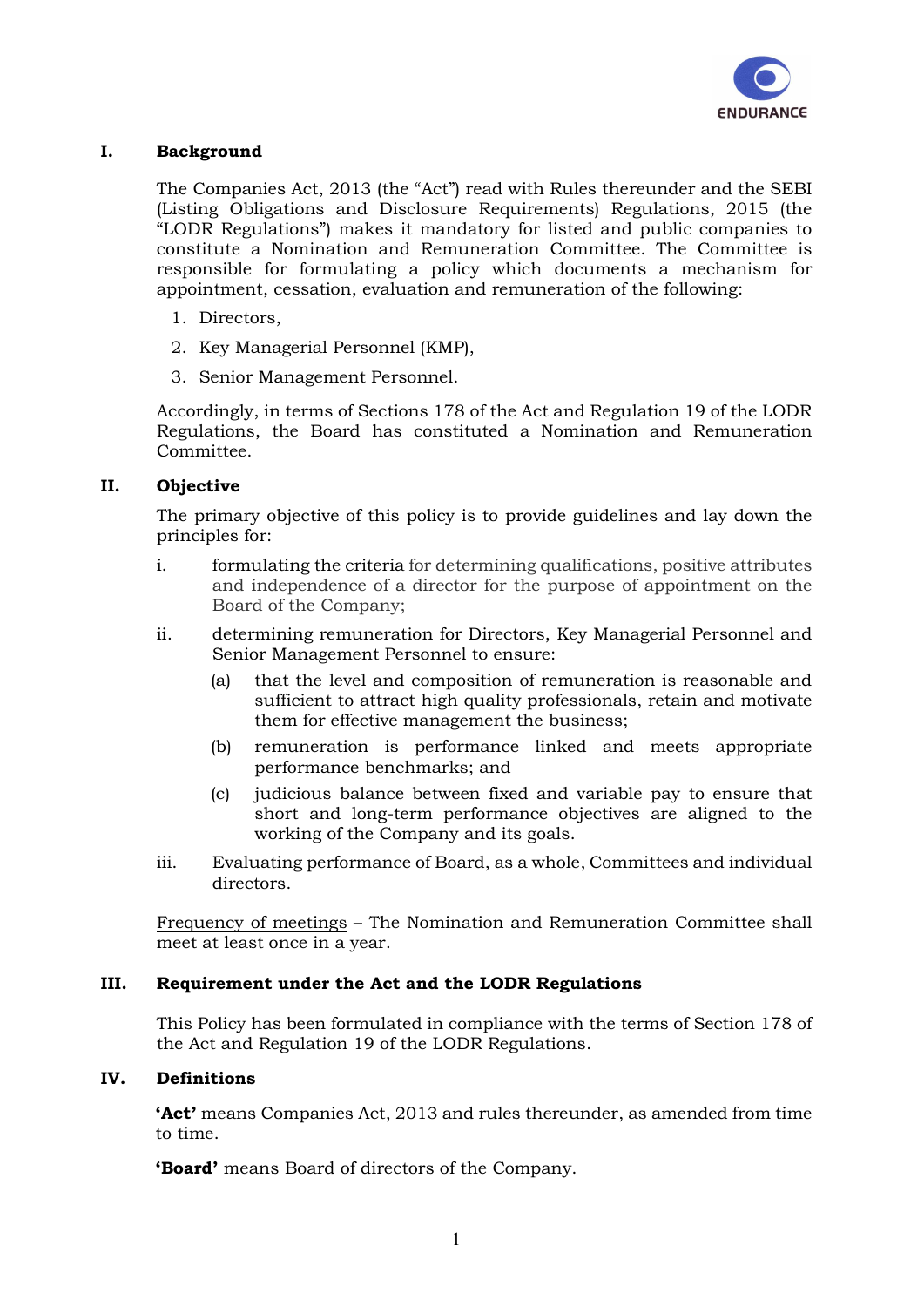

'Casual Vacancy' means vacation of an officer before expiry of term of that office in normal course.

'Committee' means Nomination and Remuneration Committee of the Company as constituted by the Board, in accordance with the Act and LODR Regulations.

'Company' means Endurance Technologies Limited.

'Director(s)' means Directors of the Company.

**'Independent Director'** means a Director referred to in Section 149(6) of the Act.

'Key Managerial Personnel', in relation to a company, means –

- (i) Chief Executive Officer or the Managing Director;
- (ii) Company Secretary;
- (iii) Whole-time Director(s);
- (iv) Chief Financial Officer; and
- (v) such other officer as may be prescribed.

'LODR Regulations' means SEBI (Listing Obligations and Disclosure Requirements) Regulations, 2015, as amended from time to time.

'Policy' means Nomination and Remuneration Policy.

**'Remuneration'** means any money or its equivalent given or passed for services rendered and includes perquisites as defined under the Income-Tax Act, 1961.

**Senior Management Personnel'** shall include officials in the management cadre in Grade M8 and above of the Company, excluding the Board of Directors, and shall specifically include the Chief Financial Officer and the Company Secretary of the Company, and such other officials as may be designated by the Board.

Unless the context otherwise requires, words and expressions used in this policy and not defined herein but defined in the Act, as may be amended from time to time, shall have the meaning respectively assigned to them therein.

# V. Nomination

1. Appointment:

The Board shall assess the requirement of appointment of a new Director on the Board or Key Managerial Personnel in the following events:

- (a) To fill up any vacancy or any new requirement,
- (b) To fulfill statutory requirement, or
- (c) To fill up critical positions in the Company as per the organisation structure.
- 2. Based on the requirement assessed above, the Committee shall recommend the person/ persons to be appointed. The incumbent should necessarily fulfil the following criteria:

2.1. Criteria for appointment as Director: The incumbent should: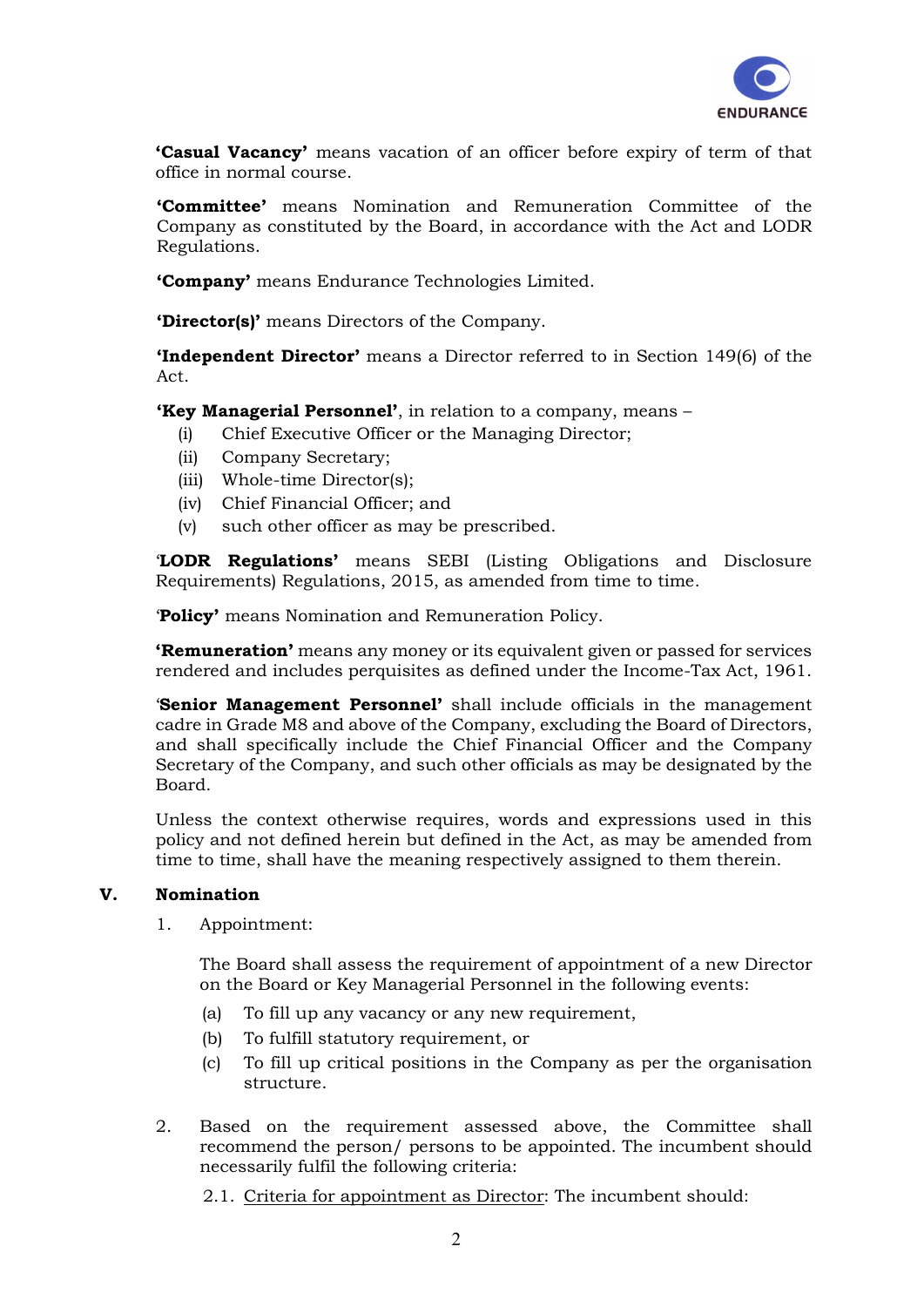

- 2.1.1. not be disqualified in terms of Section 164 of the Act;
- 2.1.2. be eligible in terms of Schedule V to the Act, if he/she is going to be appointed as Managing Director, Whole-time Director or manager;
- 2.1.3. fulfill the terms of independence as per the provisions of Section 149 and Schedule IV to the Act, and LODR Regulations; and
- 2.1.4. possess qualification, experience, capability and knowledge commensurate with the functional responsibilities he/she has to fulfill.
- 2.1.5. meet the role description and Board diversity criteria required from directors, drawn up by the Committee, based on evaluation of the balance of skills, knowledge and experience on the Board.
- 2.2. Re-appointment of independent director shall be on the basis of report of performance evaluation.
- 2.3. Criteria for appointment as Key Managerial Personnel and Senior Management Personnel: The incumbent should possess the following qualities:
	- 2.3.1. Qualification and experience should be commensurate with the function to be headed.
	- 2.3.2. He/she should display Endurance Values Customer Centricity, Integrity, Transparency, Teamwork and Innovation (CITTI).
- 3. Ensuring that on appointment to the Board, Non-Executive Directors receive a formal letter of appointment in accordance with the guidelines provided under the Act;
- 4. Succession Planning The Committee shall review succession plans of the Board, Key Managerial Personnel and Senior Management Personnel and changes if any, thereto.
- 5. Cessation of engagement This can either be:
	- 5.1. Not to recommend reappointment upon retirement by rotation;
	- 5.2. Retirement from services in terms of Company's Human Resource Policy

The Board may, at its discretion, continue employment of whole-time directors in the same position/ remuneration or otherwise even after attaining the retirement age, for the benefit of the Company. The discretion to continue employment of Key Managerial Personnel and Senior Management Personnel shall vest with the Committee, who shall decide the position / remuneration or otherwise after an incumbent attains the retirement age.

- 5.3. Resignation;
- 5.4. Death;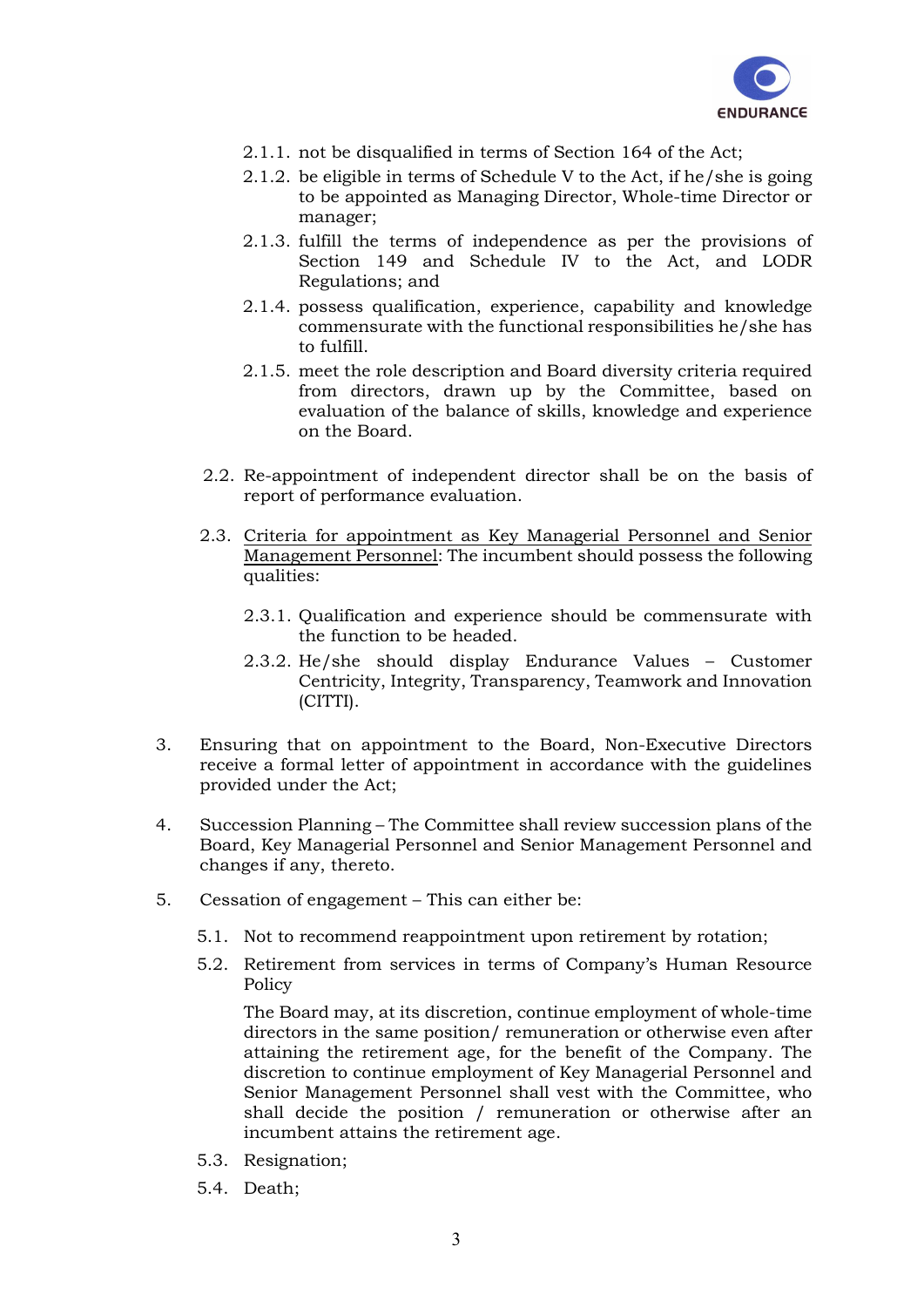

- 5.5. Removal The Committee shall recommend removal in the following cases:
	- 5.5.1. The Director has been disqualified in terms of Section 164 of the Act.
	- 5.5.2. The person has displayed adverse behaviour with regard to Endurance Values.
	- 5.5.3. Violation of Code of Conduct for Directors and Senior Management Personnel of the Company.
- 5.6. In terms of statutory provisions (please refer section on "Term/ Tenure")
- 6. Term/ Tenure
	- 6.1. Executive Directors

The Company shall appoint or re-appoint any person as its Managing Director or Whole-time Director for a term not exceeding five years at a time. No re-appointment shall be made earlier than one year before the expiry of term.

- 6.2. Independent Directors
	- a) Subject to the provisions of the Act, an Independent Director shall hold office for a term up to five consecutive years on the Board and will be eligible for re-appointment on passing of a special resolution by the Company and disclosure(s) of such appointment in the Board's report.
	- b) No Independent Director shall hold office for more than two consecutive terms, but such Independent Director shall be eligible for appointment after expiry of three years of ceasing to become an Independent Director. Provided that an Independent Director shall not, during the said period of three years, be appointed in or be associated with the Company in any other capacity, either directly or indirectly.

#### VI. Remuneration

#### 1. Directors

- 1.1. Remuneration Principles
	- 1.1.1. Remuneration to Directors shall be in accordance with the provisions of the Act and Articles of Association of the Company.
	- 1.1.2. The remuneration payable to Directors will be determined by the Committee and recommended to the Board for approval. Remuneration, if approved by the Board, will be subject to approval of the shareholders and such other regulatory approvals, wherever required.
	- 1.1.3. Remuneration payable shall be commensurate with qualification, experience and participation of Directors in providing strategic guidance to the Company.
	- 1.1.4. Remuneration payable shall be based on the evaluation of each of the Directors and Board, as a whole.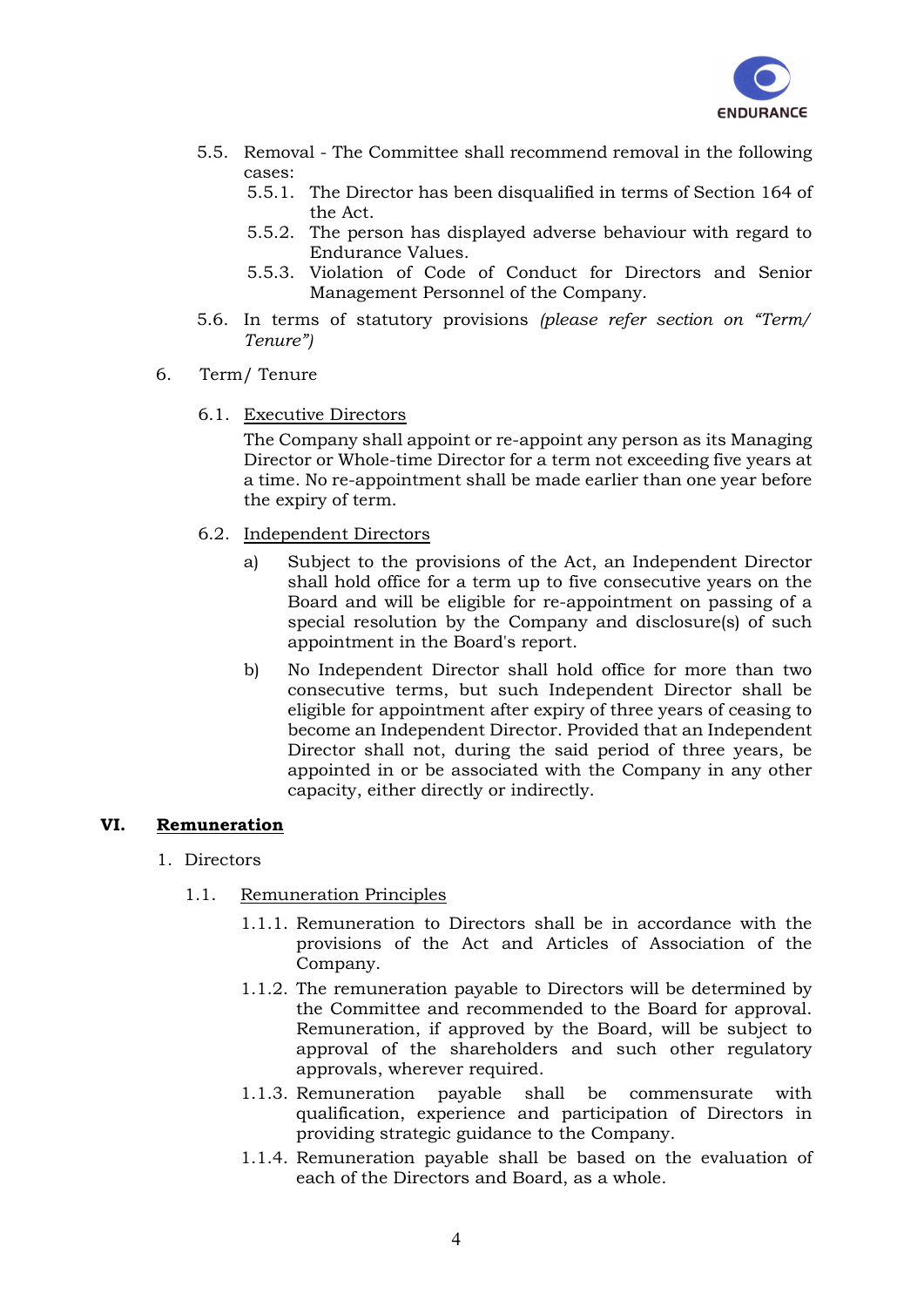

# 1.2. Remuneration Components:

- 1.2.1. Every non-executive Director shall be entitled to sitting fee for every meeting of the Board and Committees of the Board attended by him/her, except if he/she is an executive director and/ or in full time employment of any subsidiary / group company of the Company.
- 1.2.2. The Committee shall decide other components of remuneration payable to non-executive Directors as per applicable provisions of the Act.
- 1.2.3. The remuneration of Whole-time Director(s) shall comprise a mix of fixed pay, performance based incentive and such other perquisites as may be approved by the Board.
- 1.2.4. Non-executive Independent Directors will be eligible to commission, as may be decided by the Board, within the monetary limit approved by the shareholders. The Board is authorised to approve payment of remuneration to Nonexecutive Independent Directors up to a limit of 1% of the net profits of the Company.
- 1.2.5. Remuneration payable to any Director in terms of Section 197 of the Act, shall include remuneration payable to him for the services rendered in any other capacity unless:
	- (a) the services rendered are of a professional nature; and
	- (b) the Committee is of the opinion that the Director possesses requisite qualification for practice of the profession.
- 1.2.6. Where any insurance is taken by the Company in respect of its Managing Director, Whole-time Directors and/ or Nonexecutive Directors for indemnifying any of them against any liability in respect of any negligence, default, misfeasance, breach of duty or breach of trust for which they may be guilty in relation to the Company, the premium paid on such insurance shall not be treated as part of the remuneration payable to any such personnel.
- 1.3. Minimum Remuneration

In the event of no profits or inadequate profits in any financial year, the Company shall pay remuneration to its Directors in accordance with the provisions of Schedule V to the Act.

- 2. Key Management Personnel (other than Managing and Whole-time Directors) and Senior Management Personnel
	- 2.1. Remuneration Principles
		- 2.1.1. The Committee shall endeavour to decide such level and composition of remuneration which is reasonable and sufficient to attract, motivate and retain high caliber professionals in the Company.
		- 2.1.2. Remuneration, in case of new appointment, shall be decided on the basis of individual's qualification, experience,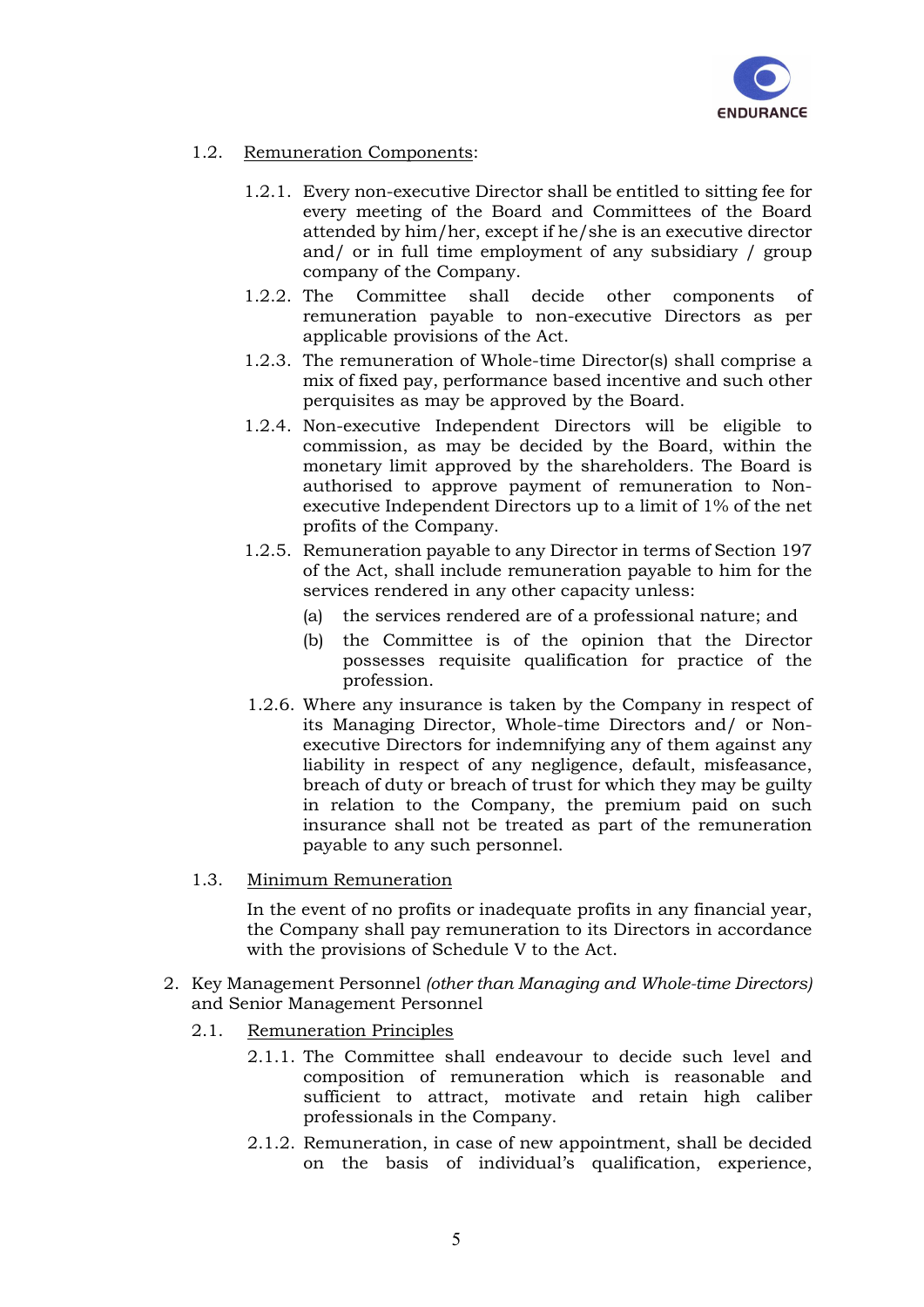

competencies, responsibilities to be discharged for the assigned job and potential contribution to the Company.

- 2.1.3. All remuneration, in whatever form, payable to Senior Management Personnel shall be reviewed and recommended to the Board, after taking into account the views of the management of the Company.
- 2.1.4. Increment in remuneration shall be annual and will be based on the result of performance appraisal process conducted as per the Human Resource Policy of the Company.
- 2.2. Remuneration Components:
	- 2.2.1. Remuneration shall comprise the following:
		- i. fixed pay: being the basic salary and allowances;
		- ii. variable pay: performance-linked component based on the extent of achievement of the individual's KRAs and performance of the business unit;
		- iii. Perquisites benefits in the nature of facilities provided by the Company;
		- iv. Contribution to provident and other funds includes contribution to provident fund, gratuity and superannuation funds.
	- 2.2.2. The proportion of variable pay in the total remuneration shall increase with the elevation in grade and responsibilities.
	- 2.2.3. Rewards given by the Company to motivate and retain employees shall form part of the remuneration.
- 2.3. Where any insurance is taken by the Company on behalf of its Key Managerial Personnel for indemnifying any of them against any liability in respect of any negligence, default, misfeasance, breach of duty or breach of trust for which they may be guilty in relation to the Company, the premium paid on such insurance shall not be treated as part of the remuneration payable to any such personnel.

# VII. Evaluation

- 1. The Committee shall regularly assess the requirement of expertise necessary on the Board to oversee and provide strategic guidance to Company's business.
- 2. Based on the understanding at (1) above, the purpose of Board evaluation is to:
	- (a) Improve the performance of Board for achievement of corporate goals and objectives.
	- (b) Assess the balance of skills, knowledge and experience on the Board.
	- (c) Identify areas to be focused for improvement.
	- (d) Identify and create awareness about the role of Directors individually and collectively as Board.
	- (e) Identify ongoing trainings to ensure that the Directors are provided with adequate information to understand Company's business, the industry and their duties & responsibilities (both legal and fiduciary).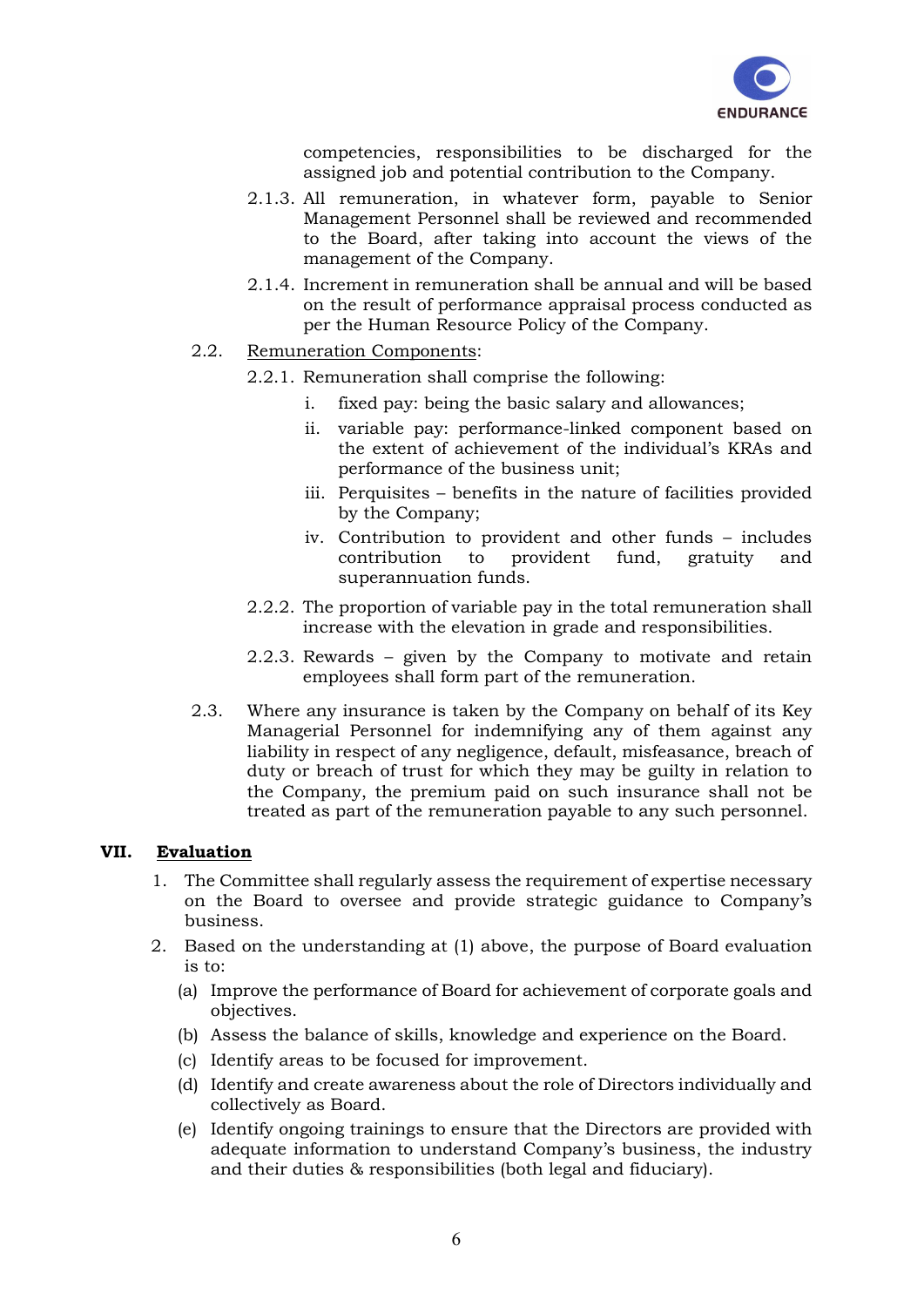

- (f) Build a Board which provides strategic guidance and contribution for overall growth of the organisation.
- (g) Build teamwork and develop effective coordination between Board members towards growth of the organisation.
- 3. Board evaluation requires:
	- (a) Deciding individual and collective roles and responsibilities of the Directors;
	- (b) Setting the standards of individual performance of every Director, as a member of respective Board constituted Committee, if applicable, and collective performance as the Board.
- 4. The Committee shall lay down the criteria and framework for performance evaluation of each Director which could either be in the form of standard questionnaire and/or through one-on-one interviews.
- 5. The Committee shall be responsible for implementation of the methodology to be followed by the Company for performance evaluation of the Board, its committees and individual directors and for periodic review of the same.
- 6. The performance evaluation of individual Directors shall be done by the entire Board (excluding the director being evaluated).

The Board shall also evaluate performance of the Board of Directors and its committees, as a whole.

- 7. The Committee shall ensure evaluation of Independent Directors as per the provisions of Schedule IV to the Act i.e. Code for Independent Directors.
- 8. The Committee may, under the authority granted by the Board, engage consultant(s) for establishing the process of Board evaluation.
- 9. Criteria for evaluation may include:
	- (a) Time devoted by the Director like attendance at the meetings, holding chairmanship of important Board constituted committees like Audit Committee.
	- (b) Independent meetings held with the management.
	- (c) Participation in strategic decision making, development of policies and review of business plans.
	- (d) Degree of engagement with the Board and inputs on Board and important organisation matters.
	- (e) Overview of the internal financial control system in the Company for its effective implementation.
	- (f) Awareness of latest developments in the industry & market conditions, regulatory requirements, corporate governance practices.
- 10. The evaluation methodology shall be reviewed annually by the Committee.

#### VIII. Board diversity

The Company believes that building a diverse and inclusive culture is integral to its success. A diverse Board is able to leverage different skills, qualifications, professional experiences, perspectives and backgrounds, which are necessary for achieving sustainable and balanced growth of an organisation.